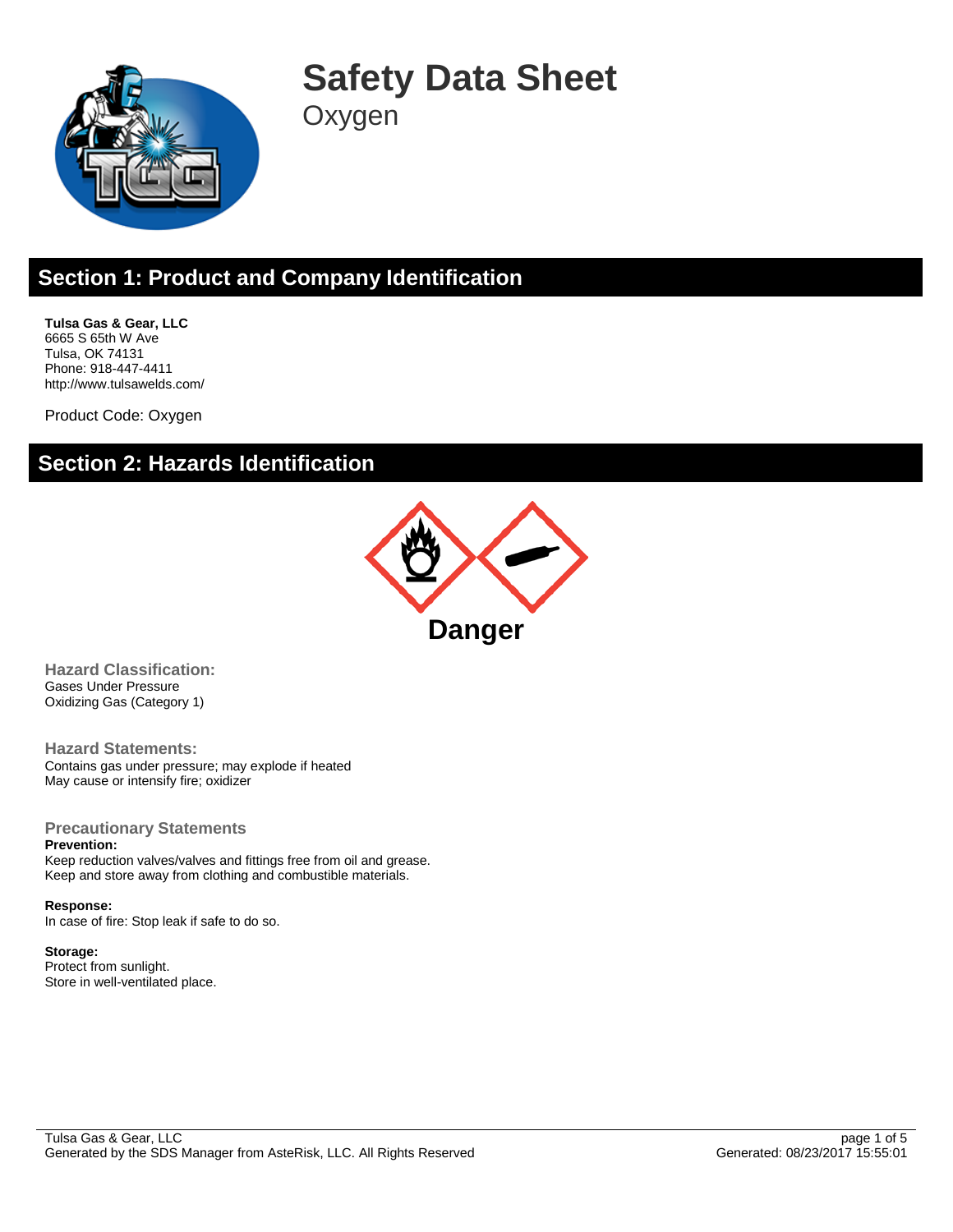

| <b>Chemical Substance</b> | Chemical<br>Family | <b>Trade Names</b>                                                               |
|---------------------------|--------------------|----------------------------------------------------------------------------------|
| OXYGEN, COMPRESSED<br>GAS | Inorganic gases    | OXYGEN: DIOXYGEN: MOLECULAR OXYGEN: OXYGEN MOLECULE: PURE OXYGEN:<br>UN 1072: O2 |

### **Section 4: First Aid Measures**

| <b>Skin</b><br><b>Contact</b> | Eve<br>Contact | Ingestion           | Inhalation                                                               | Note to<br><b>Physicians</b> |
|-------------------------------|----------------|---------------------|--------------------------------------------------------------------------|------------------------------|
| None                          | None           | Not likely route of | If adverse effects occur, remove to uncontaminated area. Give artificial | None                         |
| expected                      | expected       | exposure            | respiration if not breathing. Get immediate medical attention.           |                              |

# **Section 5: Fire Fighting Measures**

| <b>Suitable Extinguishing Media</b>                                                                                                        | Products of<br>Combustion     | <b>Protection of Firefighters</b>                                       |
|--------------------------------------------------------------------------------------------------------------------------------------------|-------------------------------|-------------------------------------------------------------------------|
| Non-flammable. Use extinguishing agent appropriate for the material<br>which is burning. Use water in large quantities for fires involving | Oxides of burning<br>material | Respiratory protection may be needed for<br>frequent or heavy exposure. |
| oxygen.                                                                                                                                    |                               | None                                                                    |

### **Section 6: Accidental Release Measures**

| <b>Personal Precautions</b>                                       | <b>Environmental Precautions</b> | <b>Methods for Containment</b> |
|-------------------------------------------------------------------|----------------------------------|--------------------------------|
| Keep unnecessary people away, isolate hazard area and deny entry. | Avoid contact with combustible   | Stop leak if possible without  |
| Ventilate closed spaces before entering.                          | materials.                       | personal risk.                 |

| Methods for Cleanup   Other Information |  |  |  |
|-----------------------------------------|--|--|--|
| Stop leak and ventilate None            |  |  |  |

### **Section 7: Handling and Storage**

| Handling                                                                                                   | <b>Storage</b>                   |
|------------------------------------------------------------------------------------------------------------|----------------------------------|
| Store and handle in accordance with all current regulations and standards. Subject to storage regulations: | Keep separated from incompatible |
| U.S. OSHA 29 CFR 1910.101.                                                                                 | substances.                      |

### **Section 8: Exposure Controls/Personal Protection**

#### **Exposure Guidelines**

OXYGEN, COMPRESSED GAS: No occupational exposure limits established.

#### **Engineering Controls**

Handle only in fully enclosed systems.

**Eye Protection Skin Protection Respiratory Protection**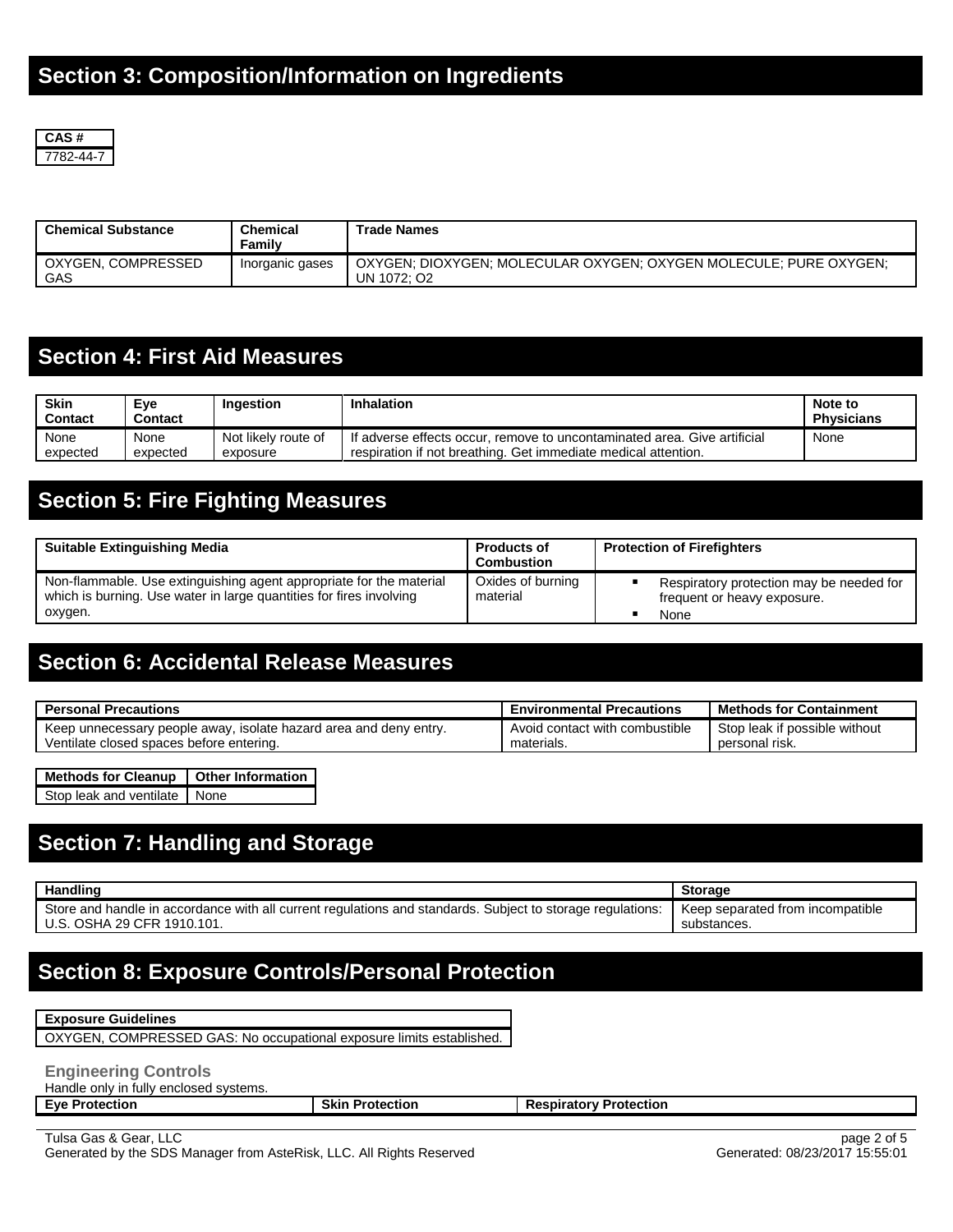| <b>Eve Protection</b>            | <b>Skin Protection</b>     | <b>Respiratory Protection</b>                              |
|----------------------------------|----------------------------|------------------------------------------------------------|
| Eye protection not required, but | Protective clothing is not | Respiratory protection may be needed for frequent or heavy |
| recommended.                     | reauired.                  | exposure.                                                  |

**General Hygiene considerations**

- **Avoid breathing vapor or mist**
- **Avoid contact with eyes and skin**
- Wash thoroughly after handling and before eating or drinking

### **Section 9: Physical and Chemical Properties**

| <b>Physical</b><br><b>State</b> | Appearance | Color     | Change in<br>Appearance | <b>Physical</b><br>Form | Odor     | $T$ aste         |
|---------------------------------|------------|-----------|-------------------------|-------------------------|----------|------------------|
| Gas                             | Clear      | Colorless | N/A                     | Gas                     | Odorless | <b>Tasteless</b> |

**Flash Point Flammability Partition Coefficient Autoignition Temperature Upper Explosive Limits Lower Explosive Limits** Not flammable Not available Not available Nonflammable Nonflammable Nonflammable

| <b>Boiling</b><br><b>Point</b>    | Freezing<br><b>Point</b> | Vapor<br><b>Pressure</b>   | Vapor<br><b>Density</b> | <b>Specific</b><br>Gravity | Water<br><b>Solubility</b> | рH                | Odor<br><b>Threshold</b> | <b>Evaporation</b><br>Rate | Viscositv          |
|-----------------------------------|--------------------------|----------------------------|-------------------------|----------------------------|----------------------------|-------------------|--------------------------|----------------------------|--------------------|
| $-297F$<br>(-183<br>$\mathcal{C}$ | -360 F (-<br>218 C)      | 760<br>$mmHg$ @<br>$-183C$ | 1.1<br>(Air=1)          | Not<br>applicable          | $3.2\%$ @<br>25 C          | Not<br>applicable | <b>Not</b><br>available  | Not<br>applicable          | 0.02075<br>cP @ 25 |

| <b>Molecular</b><br>Weight | <b>Molecular</b><br>Formula | <b>Density</b> | Weight per<br><b>Gallon</b> | <b>Volatility by</b><br><b>Volume</b> | Volatilitv        | Solvent<br><b>Solubility</b> |
|----------------------------|-----------------------------|----------------|-----------------------------|---------------------------------------|-------------------|------------------------------|
| 31.9988                    | O <sub>2</sub>              | .309 g/L @ 25  | Not available               | Not applicable                        | Not<br>applicable | Soluble: Alcohol             |

### **Section 10: Stability and Reactivity**

| <b>Stability</b>           | <b>Conditions to Avoid</b> | <b>Incompatible Materials</b>                                                     |
|----------------------------|----------------------------|-----------------------------------------------------------------------------------|
| Stable at normal           | Stable at normal           | , halo carbons, metals, bases, reducing agents, amines,<br>Combustible materials. |
| temperatures and pressure. | temperatures and pressure. | . oxidizing materials, alkaline earth and alkali metals<br>metal salts.           |

**Hazardous Decomposition Products Possibility of Hazardous Reactions** Miscellaneous decomposition products | Will not polymerize.

## **Section 11: Toxicology Information**

#### **Acute Effects**

| Oral LD50   | Dermal<br><b>LD50</b> | Inhalation                                                                                                             |
|-------------|-----------------------|------------------------------------------------------------------------------------------------------------------------|
| Not         | <b>Not</b>            | Irritation, changes in body temperature, nausea, difficulty breathing, irregular heartbeat, dizziness, disorientation, |
| established | established           | hallucinations, mood swings, pain in extremities, tremors, lung congestion, convulsions                                |

| Eve<br>∖ Irritation                                    | Skin<br><b>Irritation</b>                                      | Sensitization                                    |
|--------------------------------------------------------|----------------------------------------------------------------|--------------------------------------------------|
| ı significant adverse effects<br>N0<br>⊥information on | <br>t adverse effects<br>∩ information<br>on significant<br>N0 | ettects reported.<br>sıgnıfıcant target د<br>No. |

#### **Chronic Effects**

|            |            | Carcinogenicity   Mutagenicity   Reproductive Effects | Developmental Effects |
|------------|------------|-------------------------------------------------------|-----------------------|
| Not known. | Available. | Available.                                            | No data               |

#### **Section 12: Ecological Information**

**Fate and Transport**

**Eco toxicity Persistence / Degradability | Bioaccumulation / Accumulation | Mobility in Environment**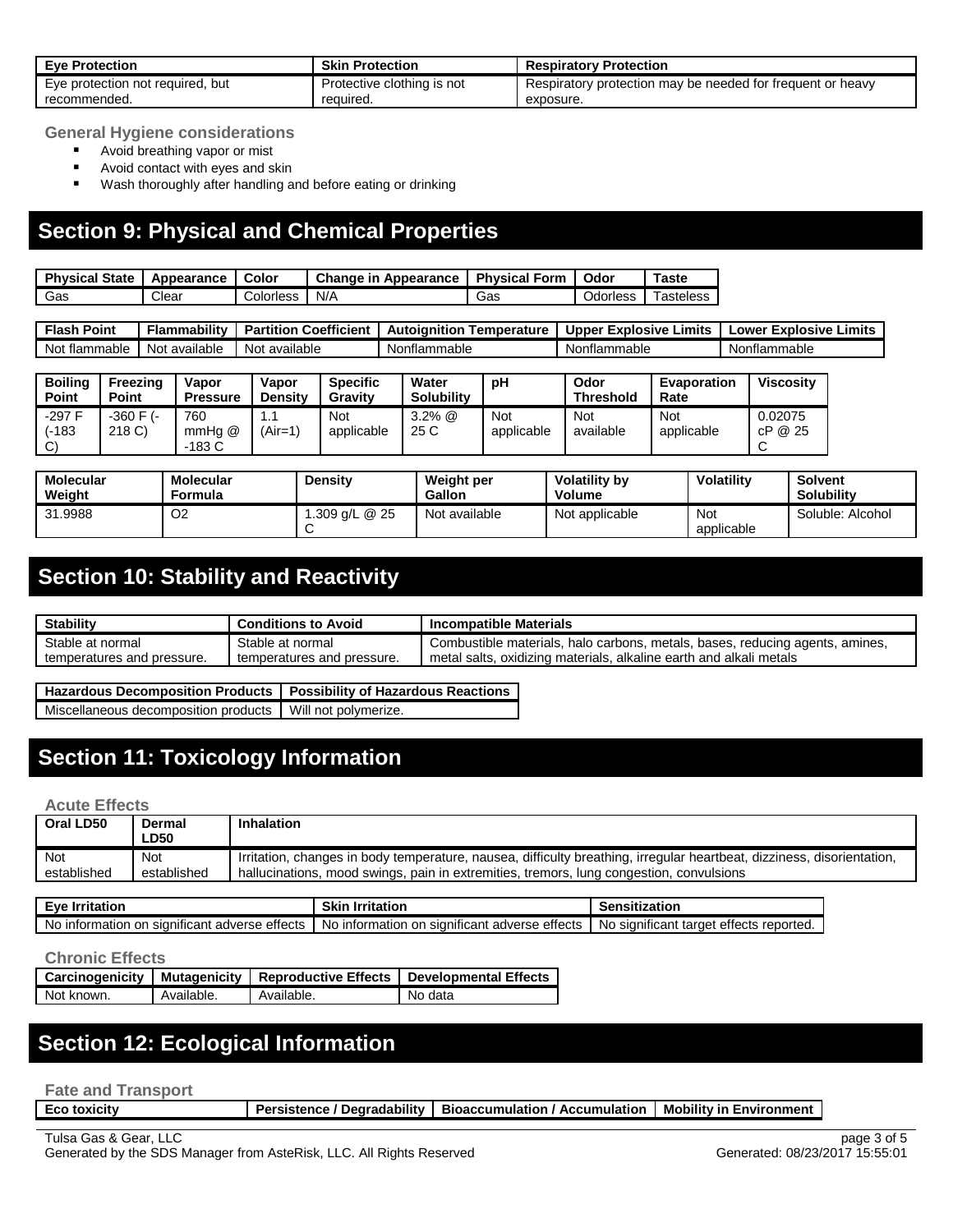| Fish toxicity: Not available         | Not available | Low bioaccumulation | Not available |
|--------------------------------------|---------------|---------------------|---------------|
| Invertibrate toxicity: Not available |               |                     |               |
| Algal toxicity: Not available        |               |                     |               |
| Phyto toxicity: Not available        |               |                     |               |
| Other toxicity: Not available        |               |                     |               |

### **Section 13: Disposal Considerations**

Dispose in accordance with all applicable regulations. Subject to disposal regulations: U.S. EPA 40 CFR 262. Hazardous Waste Number(s): D001.

### **Section 14: Transportation Information**

#### **U.S. DOT 49 CFR 172.101**

| <b>Proper</b><br><b>Shipping</b><br>Name | ID<br>Number | Hazard<br><b>Class or</b><br><b>Division</b> | Packing<br>Group        | Labeling<br><b>Requirements</b> | <b>Passenger Aircraft</b><br>or Railcar Quantity<br>∟imitations | <b>Cargo Aircraft</b><br><b>Only Quantity</b><br>Limitations | Additional<br><b>Shipping</b><br><b>Description</b> |
|------------------------------------------|--------------|----------------------------------------------|-------------------------|---------------------------------|-----------------------------------------------------------------|--------------------------------------------------------------|-----------------------------------------------------|
| Oxygen,<br>compressed                    | UN1072       | 2.2                                          | <b>Not</b><br>available | 2.2:5.1                         | 75 ka or L                                                      | 150 kg                                                       | N/A                                                 |

**Canadian Transportation of Dangerous Goods**

| <b>Shipping Name</b>        | UN Number   Class | <b>Packing Group / Risk Group</b> |
|-----------------------------|-------------------|-----------------------------------|
| Oxygen, compressed   UN1072 |                   | $\vert$ 2.2; 5.1 Not applicable   |

### **Section 15: Regulatory Information**

#### **U.S. Regulations**

| CERCLA Sections   SARA 355.30   SARA 355.40 |                               |
|---------------------------------------------|-------------------------------|
| Not regulated.                              | Not regulated. Not regulated. |

**SARA 370.21**

|      |                |        | Acute   Chronic   Fire   Reactive   Sudden Release |
|------|----------------|--------|----------------------------------------------------|
| l No | $\overline{M}$ | Yes No | 'Yes                                               |

**SARA 372.65** Not regulated.

**OSHA Process Safety** Not regulated.

**State Regulations CA Proposition 65** Not regulated.

**Canadian Regulations WHMIS Classification**

A,C

#### **National Inventory Status**

|                      | US Inventory (TSCA)   TSCA 12b Export Notification   Canada Inventory (DSL/NDSL) |                 |
|----------------------|----------------------------------------------------------------------------------|-----------------|
| Listed on inventory. | Not listed.                                                                      | Not determined. |